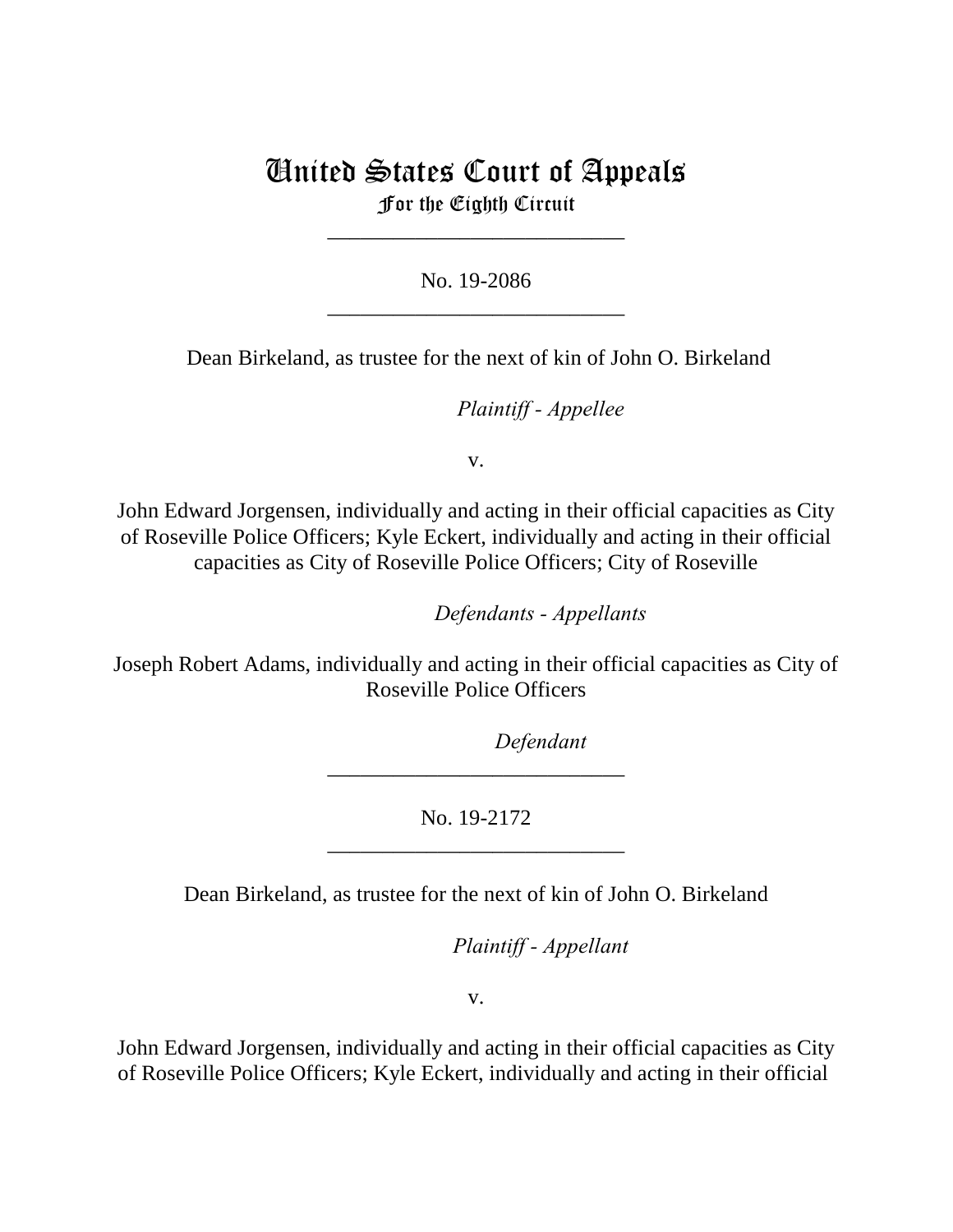capacities as City of Roseville Police Officers; City of Roseville; Joseph Robert Adams, individually and acting in their official capacities as City of Roseville Police Officers

*Defendants - Appellees* 

Appeals from United States District Court for the District of Minnesota

 $\overline{\phantom{a}}$ 

\_\_\_\_\_\_\_\_\_\_\_\_

 Submitted: June 17, 2020 Filed: August 20, 2020

\_\_\_\_\_\_\_\_\_\_\_\_

\_\_\_\_\_\_\_\_\_\_\_\_

Before KELLY, ERICKSON, and STRAS, Circuit Judges.

ERICKSON, Circuit Judge.

At approximately 10:30 p.m. on February 10, 2016, Officers John Edward Jorgensen and Kyle Eckert shot and killed John O. Birkeland ("Birkeland") in his home. Dean Birkeland, as trustee for the next-of-kin, brought this wrongful death action against Officers Jorgensen and Eckert as well as Sergeant Joseph Robert Adams and the City of Roseville. The district court granted summary judgment in favor of the officers and the City on all claims except the use of deadly force and "associated state-law claims." Both sides appeal. We grant the motion to dismiss the cross-appeal because we lack jurisdiction to review the grant of qualified immunity or the grant of official immunity under Minnesota state law. We reverse the district court on the denial of qualified immunity on the deadly force claim and also on the denial of official immunity on the state-law claims related to the use of deadly force.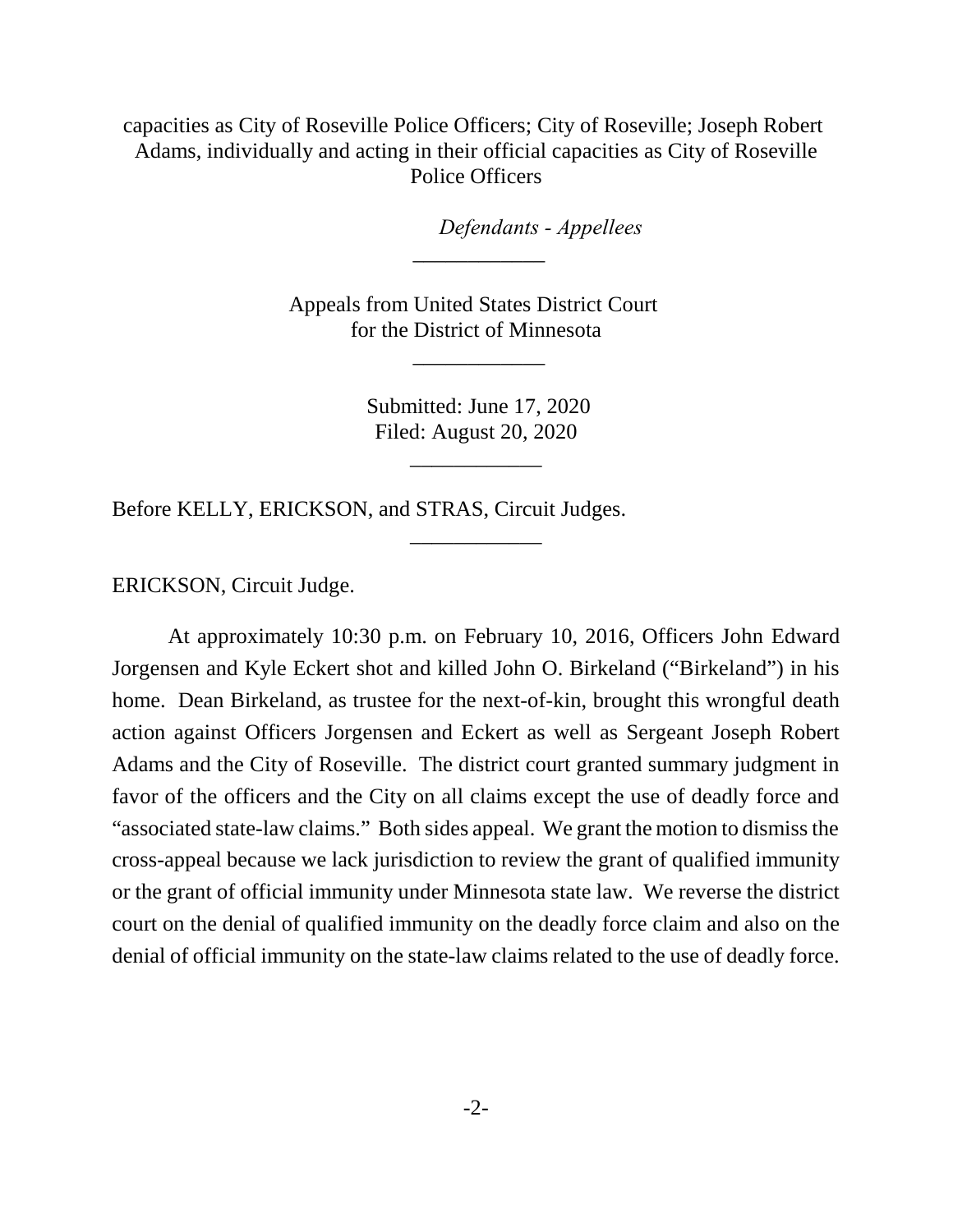## **I. Background**

Birkeland lived in a one-bedroom apartment in Roseville, Minnesota. At approximately 9:55 p.m. on February 10, 2016, each of his next door neighbors called 911, nearly simultaneously, to report a disturbance in Birkeland's apartment. The neighbors made nearly identical reports of the sounds emanating from Birkeland's apartment: yelling, throwing things, and the sound of breaking glass. Each noted similar disturbances in the past and noted that Birkeland might have mental health issues.

Dispatch records reflect that at 10:00 p.m. City of Roseville police officers were dispatched to the apartment to perform a welfare check. En route, the officers were informed that while Birkeland had a misdemeanor warrant for his arrest, the warrant did not allow for an arrest in his home after 10:00 p.m. When Officers Mitchell Christensen and Haivy Vang arrived at the apartment building, they were met at the security door by the reporting neighbors. While stationed outside Birkeland's apartment door, Officer Christensen turned on his body cam audio and video. After about 30 seconds, the audio recorder picked up what sounded like the occupant in the apartment saying, "Give me my fucking (unintelligible) please." By the tone, the occupant–later confirmed to be Birkeland–sounded upset or distraught.

Officer Vang then knocked loudly on the door. After receiving no response, Officer Vang shouted "John, it's the police. Open the door." Over the next minute or so, the officers asked Birkeland eight times to open the door. The first five times Birkeland responded, stating "No" followed by an assertion that he was "okay," "fine," or "good." The last response the officers received from Birkeland was when he said, "No, I am fine (unintelligible) I'm trying to find my billfold and I got robbed again."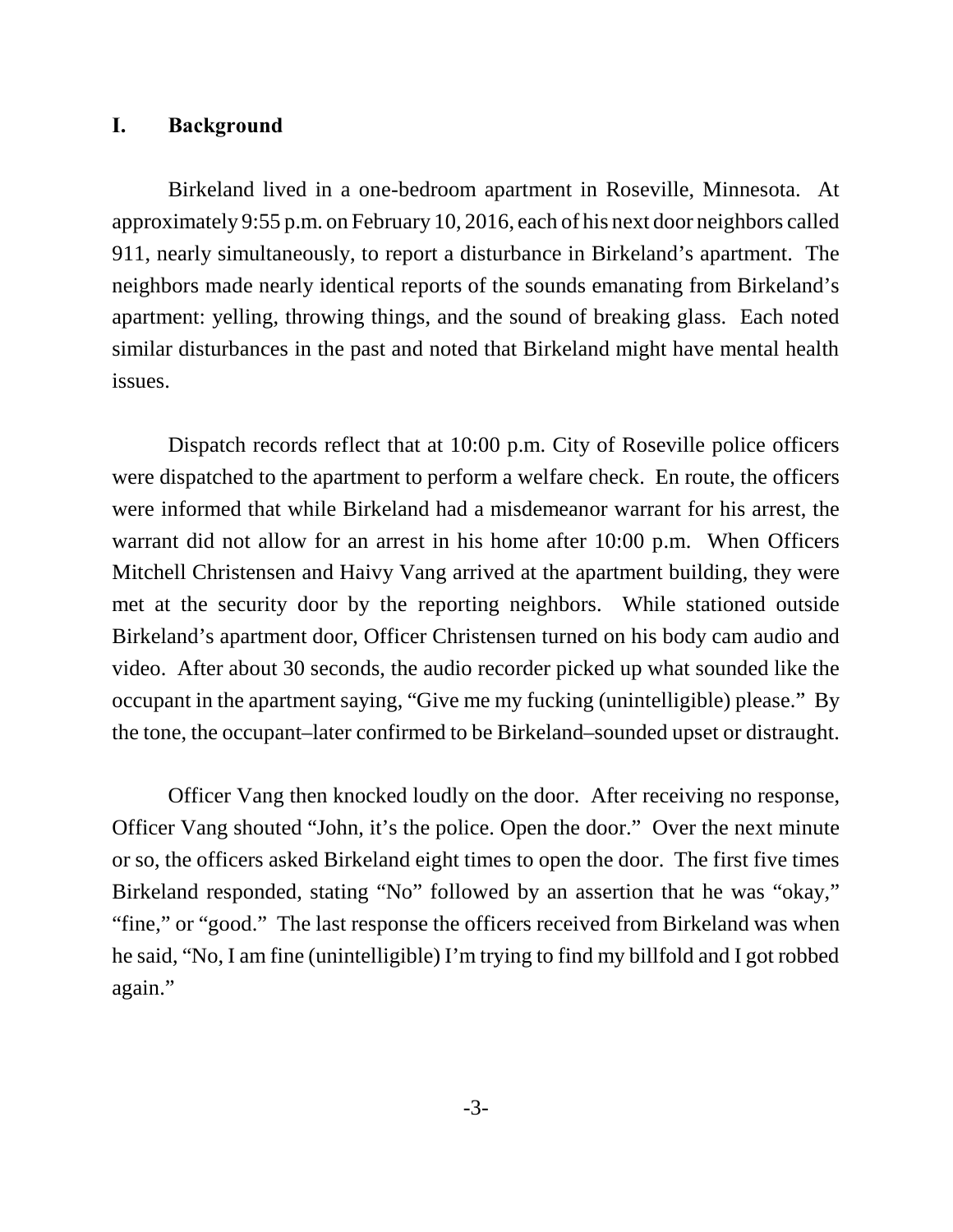Over the course of the next fifteen to sixteen minutes, the officers attempted to re-engage Birkeland through the door by repeatedly telling Birkeland they could not leave until they knew he was okay. The officers repeatedly told Birkeland they did not want to, but would, forcibly enter if he continued to refuse to respond. Birkeland did not respond. Sergeant Adams arrived on the scene and he suggested they get a phone number for Birkeland and try to make contact with him by telephone. The phone numbers dispatch had were old and went unanswered.

After standing outside Birkeland's door for just over eighteen minutes, the officers decided to enter the apartment. Sergeant Adams used a battering ram to force open the door. By this time, Officer Jorgensen and his K-9 (Otis, a Belgian Shepherd) had arrived on scene. Once the door was opened, the officers stood outside the apartment for nearly five minutes, commanding Birkeland to come towards the door with his hands up. At one point, the officers informed Birkeland that they had a warrant and he was "under arrest." With Otis barking, Officer Jorgensen hollered into the apartment three times in close succession that he was going to send his dog into the apartment and warned that "the dog will find you and bite you." After receiving no response to any of these warnings or the other officers' commands to come towards the door, some of the officers entered the apartment. Otis, while leashed, assisted the officers in clearing the bathroom and kitchen. When Otis entered Birkeland's bedroom, he alerted to the closed sliding doors to a closet that was  $2'6''$  wide and  $7'5''$  long.

Officers Jorgensen and Eckert stood outside the closed closet with Otis. Officer Christensen and Sergeant Adams stood by the doorway at the entrance of the bedroom. Officer Jorgensen instructed Birkeland to, "Come out of the closet. You are going to get bit." When Birkeland did not comply, Officer Jorgensen slid open the left closet door and saw a person crouched in the closet. Officer Jorgensen described Birkeland's position as "crouched, ambushed-type position, leaning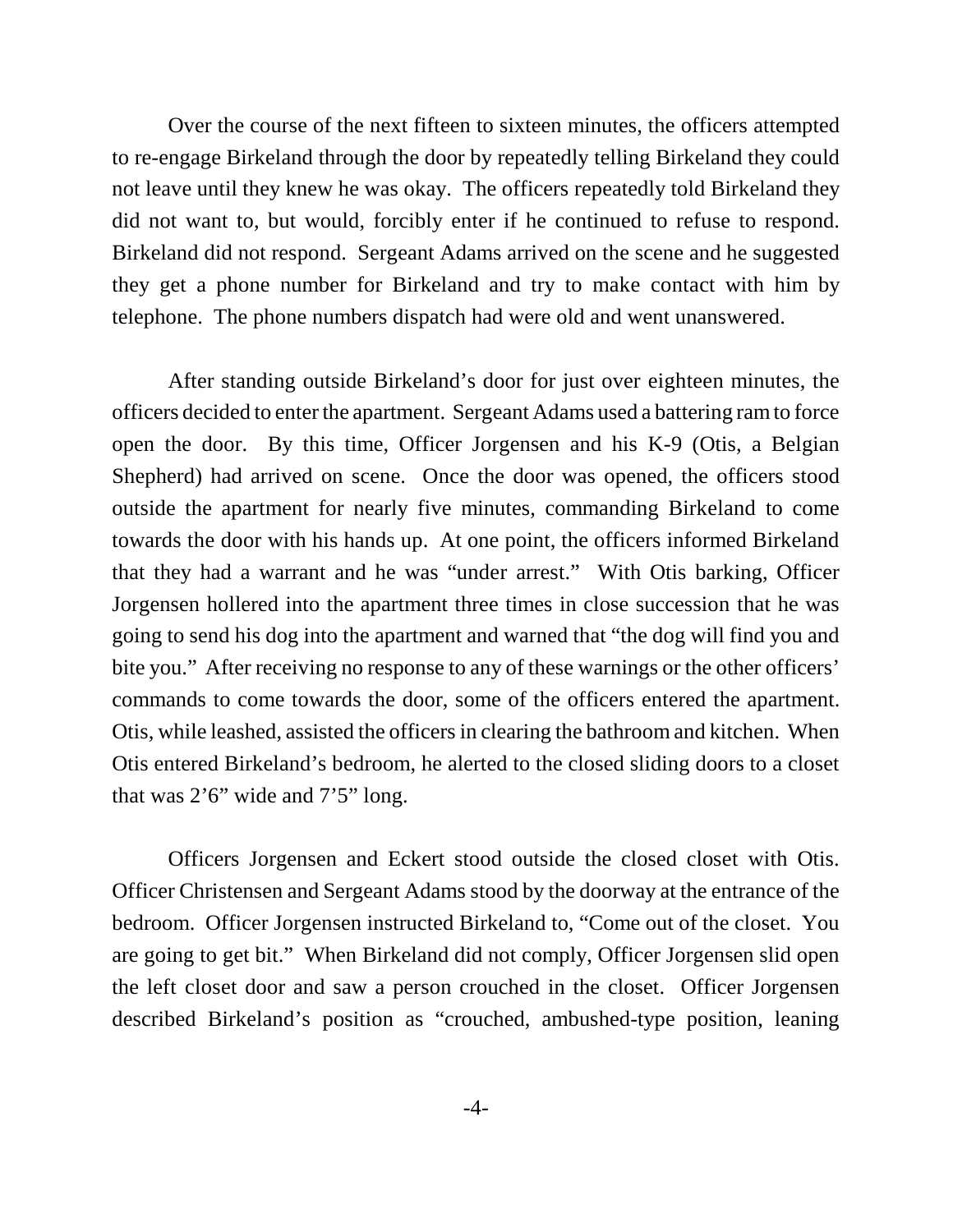forward." He testified that he could not (1) ascertain if there was another person in the closet; (2) tell if there was a weapon in the closet; or (3) see Birkeland's hands.

Otis was sent into the closet and Officer Jorgensen yelled, "Dog's on. Dog's on." Otis bit Birkeland's right knee, causing several linear cuts and ten puncture wounds. Birkeland responded by stabbing the left side of Otis's face with a knife, causing Otis to yelp. Officer Jorgensen ordered Birkeland to, "Let go of that knife! Let go! Let go! Let go now!" Within seconds, Officer Jorgensen fired three shots and Officer Eckert fired once at Birkeland. Birkeland was hit twice in the chest and once in the neck. The other shot went into the back wall of the closet. The shots were fired during the commotion of Officer Jorgensen attempting to pull Otis out of the closet after being stabbed, with Otis either still attached to Birkeland's knee or trying to bite Birkeland again. The parties dispute, and the video does not show, whether Birkeland started to come out of the closet on his own accord or because he was being pulled out by Otis.

Both Officers Jorgensen and Eckert testified then when they shot at Birkeland, they feared for their safety and the safety of the other officers. The trustee asserted that the officers' entry into the apartment was unlawful, that deploying the police dog was objectively unreasonable for a welfare check, and that Birkeland had a right to defend himself against the objectively unreasonably force used by the officers.

The district court granted summary judgment in favor of the officers and the City on all claims except for the reasonableness of the use of deadly force and related state-law claims. On appeal, the officers identified three issues: (1) Are Officers Jorgensen and Eckert entitled to qualified immunity on their use of deadly force; (2) Are Officers Jorgensen and Eckert entitled to official immunity on the state-law claims for assault, battery, wrongful death, and vicarious liability; and (3) Is the City of Roseville entitled to vicarious official immunity with regard to the state-law claims for assault, battery, wrongful death, and vicarious liability. The trustee's cross-appeal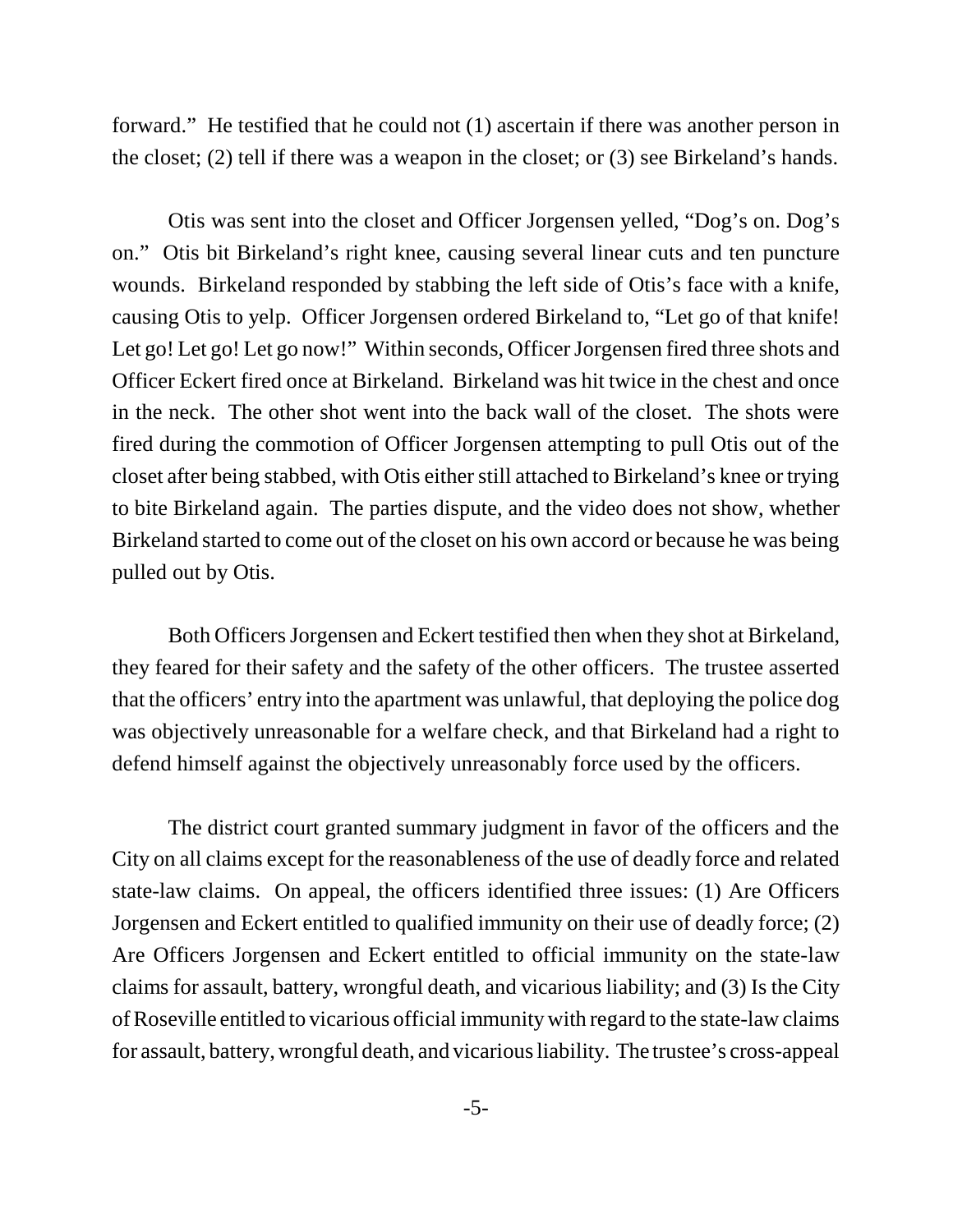seeks review of (1) the grant of qualified immunity as to the forcible entry into the apartment, the officers' decision to deploy a police dog to seize a suspect during a welfare check, and on the failure-to-supervise claim; (2) the grant of official immunity to Officers Jorgensen and Eckert on some of the state-law claims; and (3) the grant of vicarious official immunity to the City of Roseville on some of the statelaw claims.

## **II. Discussion**

We first address the scope of our jurisdiction. "Ordinarily, this court lacks jurisdiction over a denial of summary judgment 'because such an order is not a final decision.'" Morgan v. Robinson, 920 F.3d 521, 523 (8th Cir. 2019) (en banc) (quoting Div. of Emp't Sec. v. Bd. of Police Comm'rs, 864 F.3d 974, 978 (8th Cir. 2017)). We have limited jurisdiction, however, to review the denial of summary judgment based on qualified immunity "to the extent that it turns on an issue of law." Mitchell v. Forsyth, 472 U.S. 511, 530 (1985). We do not have jurisdiction "when a party complains that the district court should not have granted summary judgment based on qualified immunity." Mitchell v. Shearrer, 729 F.3d 1070, 1073 (8th Cir. 2013) (quoting Coleman v. Parkman, 349 F.3d 534, 537 (8th Cir. 2003)).

We may review other claims to the extent they are "inextricably intertwined" with an issue we have jurisdiction to review. Roberts v. City of Omaha, 723 F.3d 966, 975 (8th Cir. 2013) (quoting Lockridge v. Bd. of Trustees of Univ. of Ark., 315 F.3d 1015, 1012 (8th Cir. 2003) (en banc)). "An issue is inextricably intertwined with properly presented issues only when the appellate resolution of the collateral appeal necessarily resolves the pendent claims as well." Id. For example, we have jurisdiction over a municipal liability claim pursuant to 42 U.S.C. § 1983 if the plaintiff has failed to demonstrate a constitutional violation because that conclusion "necessarily resolves" the city's liability. Muir v. Decatur Cty., Iowa, 917 F.3d 1015, 1054 (8th Cir. 2019). Our court has also determined that because official immunity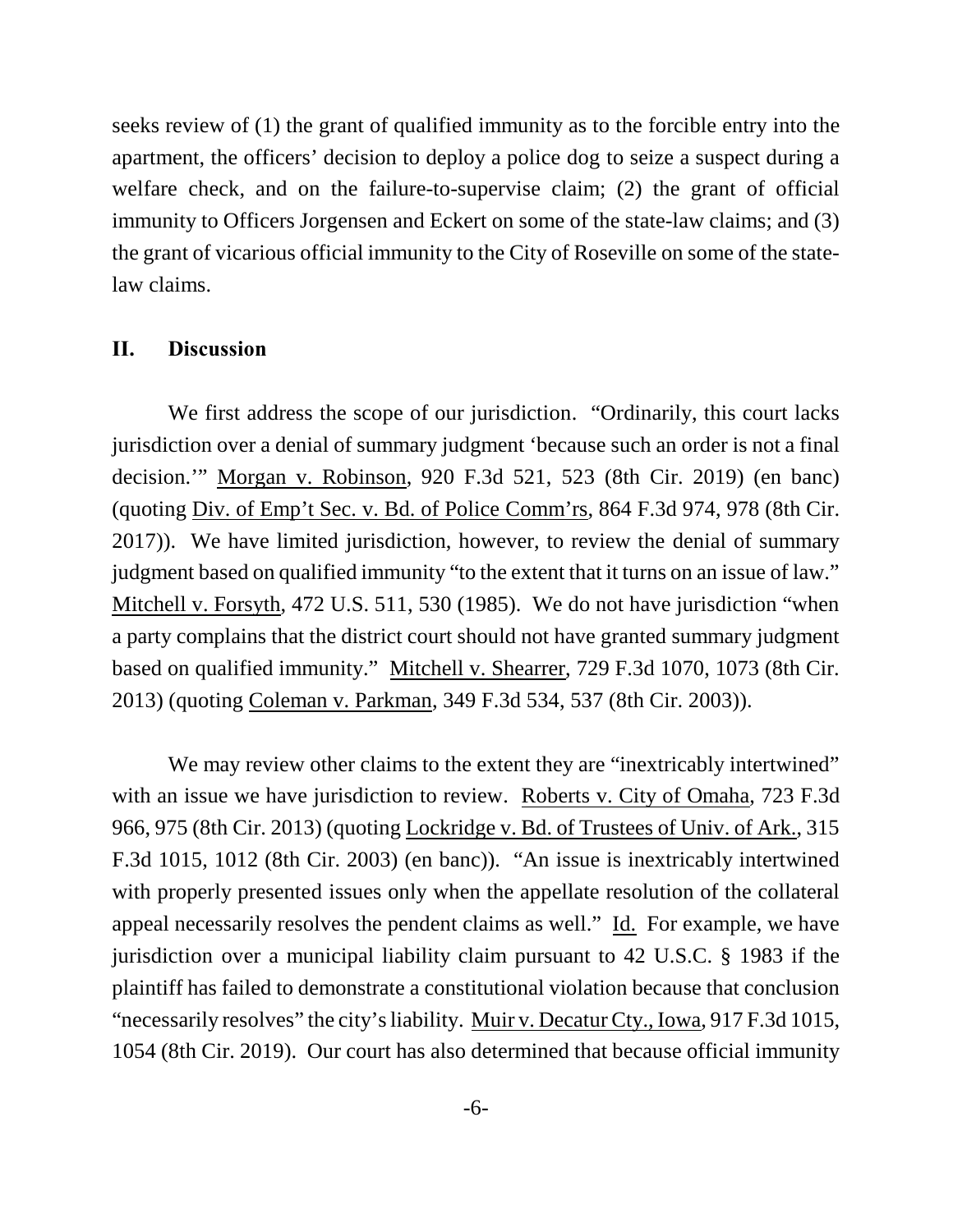under Minnesota law provides immunity from suit, we have jurisdiction to review issues of law related to the denial of official immunity. Johnson v. City of Minneapolis, 901 F.3d 963, 972 (8th Cir. 2018); See Sok Kong Tr. for Map Kong v. City of Burnsville, 960 F.3d 985, 996 (8th Cir. 2020) (reviewing denial of official and vicarious immunity when there was no genuine issue of fact); Thompson v. Dill, 930 F.3d 1008, 1013 (8th Cir. 2019) (analyzing our jurisdiction in case involving Missouri doctrine of official immunity).

Accordingly, we have jurisdiction to review issues of law pertaining to the denial of qualified immunity on the deadly force claim as well as issues of law regarding the denial of official immunity on the state-law claims related to the use of deadly force. We do not have jurisdiction to review the district court's grant of qualified immunity or its grant of official immunity.

Turning to the first issue–whether the facts, taken in the light most favorable to Birkeland, support a finding that Officers Jorgensen and Eckert violated Birkeland's clearly established constitutional rights when they shot and killed him–our precedent compels the conclusion that the officers' use of deadly force in this situation was not a violation of a clearly established right. Swearingen v. Judd, 930 F.3d 983, 988 (8th Cir. 2019). Regardless of whether Birkeland's movement toward the officers was voluntary, in light of the close proximity between the officers and Birkeland's location in the closet, Birkeland's failure to comply with Officer Jorgensen's commands to drop the knife, and Birkeland's stabbing of the police dog in the face with a knife, Birkeland posed a threat of serious physical harm to the officers and we cannot say that their "use of deadly force, even if just over the line of reasonableness, violated a clearly established right." Id. The district court erred in denying the officers qualified immunity on the deadly force claim.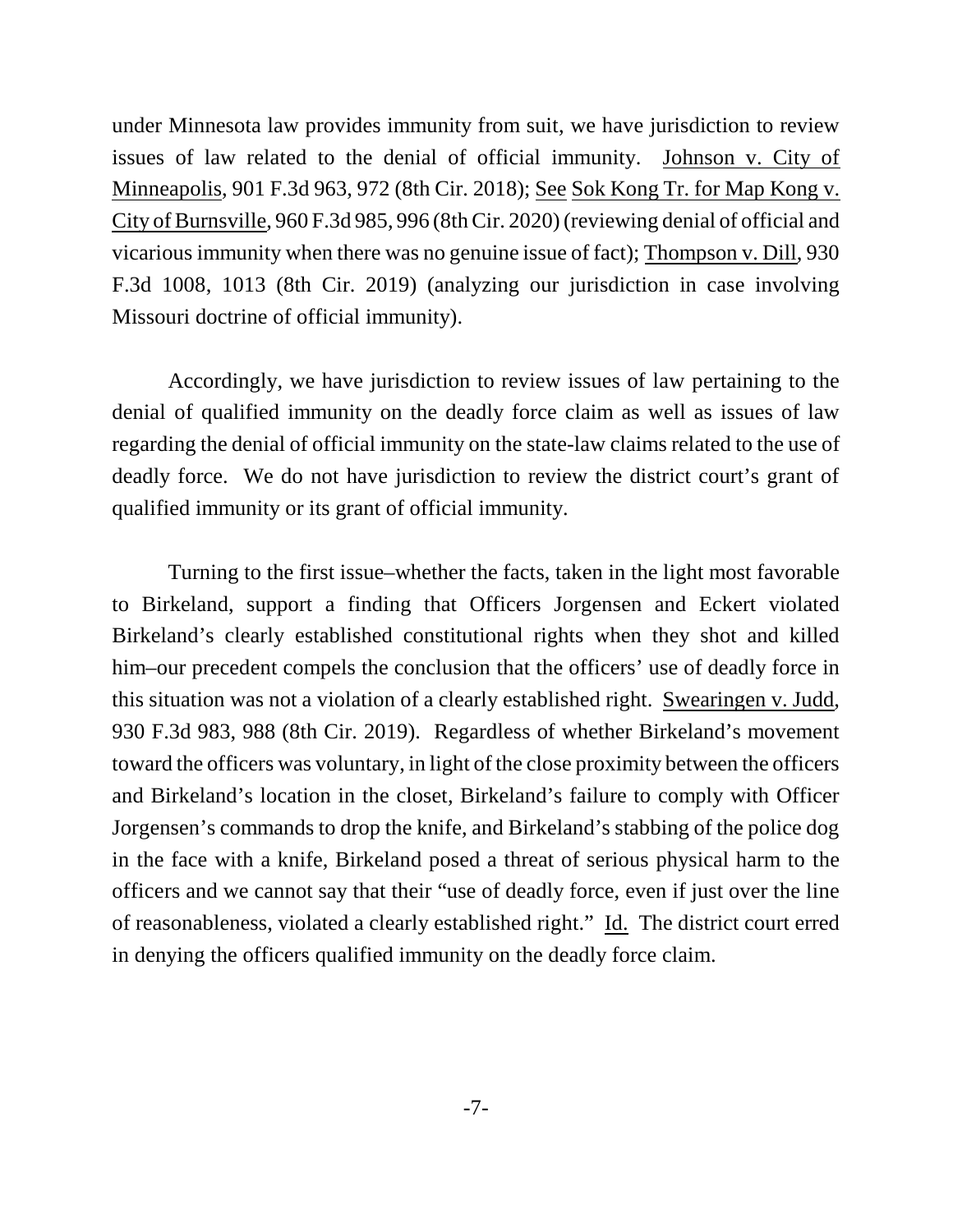As to state-law official immunity, we "review a summary judgment of official immunity based on facts the district court found adequately supported or likely assumed." Sok Kong, 960 F.3d at 996. "In Minnesota '[t]he official immunity doctrine provides that a public official charged by law with duties which call for the exercise of his judgment or discretion is not personally liable to an individual for damages unless he is guilty of a willful or malicious wrong.'" Hassan v. City of Minneapolis, Minn., 489 F.3d 914, 920 (8th Cir. 2007) (quoting Elwood v. Cty of Rice, 423 N.W.2d 671, 677 (Minn. 1988)). A law enforcement officer's decision to use deadly force is a discretionary decision for which official immunity applies absent a showing of a willful or malicious wrong. Id. (citing Maras v. City of Brainerd, 502 N.W.2d 69, 77 (Minn. Ct. App. 1993)). Malice under Minnesota law means an intentional act that a public official "had reason to believe is prohibited." Johnson, 901 F.3d at 972 (quoting State by Beaulieu v. City of Mounds View, 518 N.W.2d 567, 571 (Minn. 1984)).

Taking the trustee's allegations as true, a reasonable fact finder could not conclude the officers' conduct in this case was willful or malicious. As in Hassan, the facts in this record demonstrate that the officers had reason to believe they were in danger such that the use of deadly force against Birkeland was reasonable to protect themselves. 489 F.3d at 920. The undisputed facts establish that Birkeland was in possession of a knife, he refused to comply with the officer's commands to drop the knife, he was in a confined area in close proximity to the officers, and he used the knife to stab a police dog in the face. While the question of willful or malicious conduct is typically a jury question, Brown v. City of Golden Valley, 574 F.3d 491, 500 (8th Cir. 2009), under these undisputed facts, we conclude there is no genuine issue of material fact for a jury to decide and the officers are entitled to official immunity as a matter of law.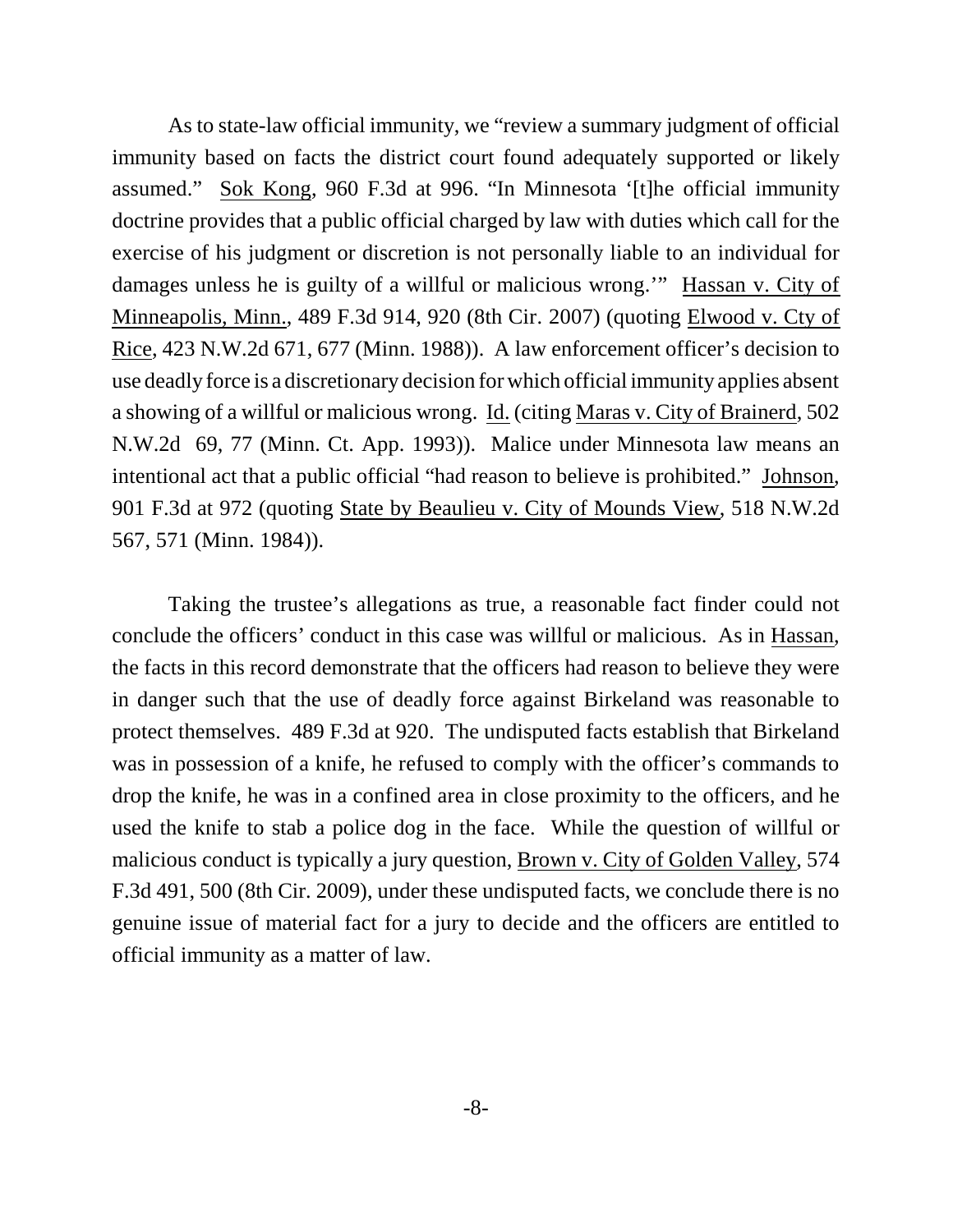Because the officers' discretionary decisions are entitled to official immunity, the City of Roseville has no vicarious liability. Hayek v. City of St. Paul, 488 F.3d 1049, 1057 (8th Cir. 2007). Vicarious official immunity protects the City from liability arising from the officers' use of deadly force.

## **III. Conclusion**

The district court erred in denying the officers qualified immunity and official immunity on the claims related to the use of deadly force. Because the officers are entitled to official immunity on the state-law claims, the City is entitled to vicarious official immunity.

We dismiss for lack of jurisdiction the cross-appeal challenging the district court's grant of qualified immunity and grant of official immunity, reverse the district court's decision that the officers were not entitled to qualified immunity on the deadly force claim, reverse the district court's decision denying official immunity on the state-law claims pertaining to the use of deadly force, and remand for further proceedings consistent with this opinion.

KELLY, Circuit Judge, concurring in part and dissenting in part.

The court concludes the defendant officers did not violate Birkeland's clearly established rights when they shot and killed him in his home after they arrived for a welfare check. Because I believe questions of fact preclude our drawing this conclusion, I respectfully dissent. $<sup>1</sup>$ </sup>

The officers argue they reasonably feared for their safety after Birkeland stabbed Otis, the police K9. "The 'reasonableness' of a particular use of force must

<sup>&</sup>lt;sup>1</sup>I agree that we do not have jurisdiction to hear the cross-appeal.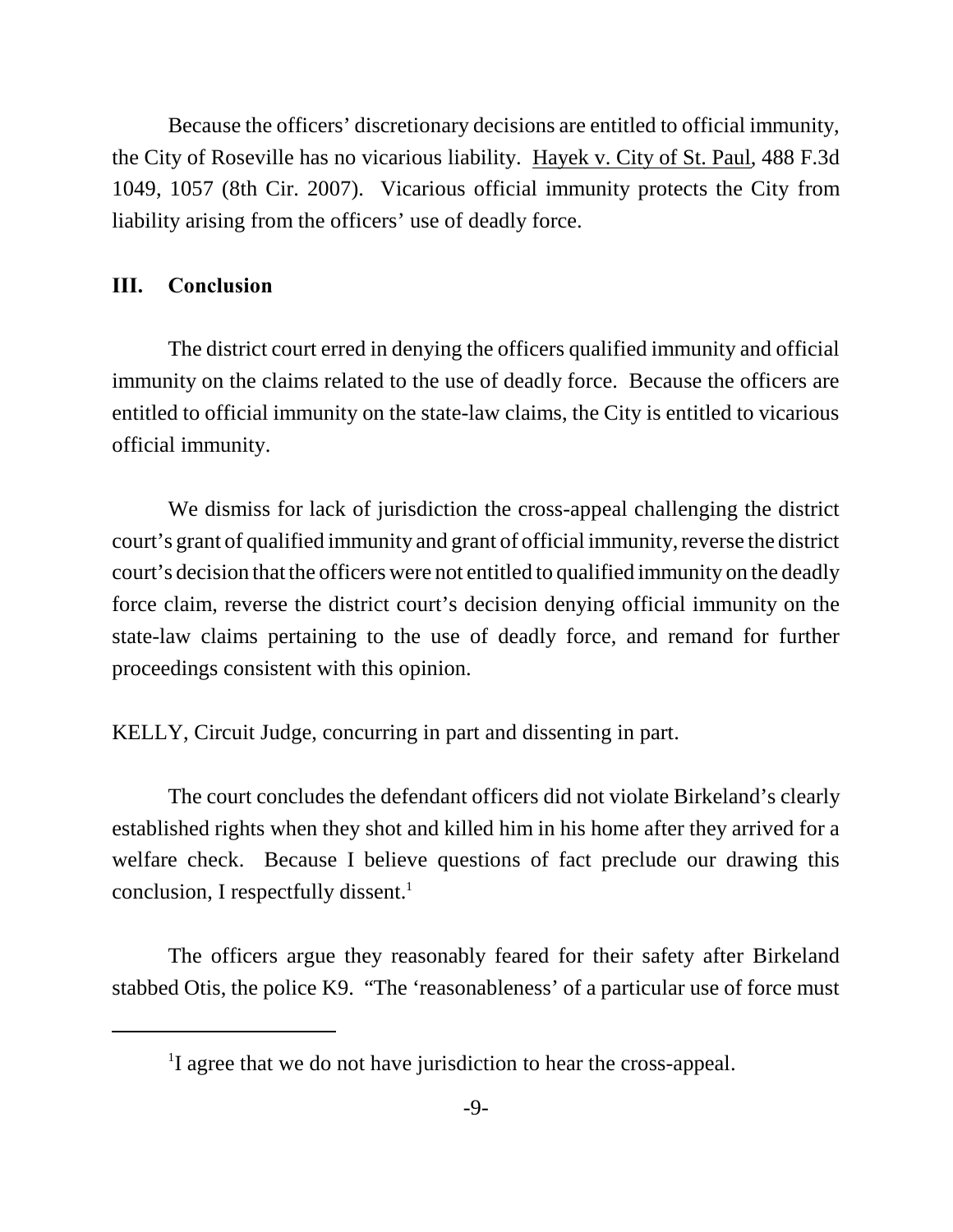be judged from the perspective of a reasonable officer on the scene." Graham v. Connor, 490 U.S. 386, 396 (1989). There is "extensive case law setting forth the requirement that an officer must have probable cause to believe the suspect poses a threat of serious physical harm before using deadly force." Nance v. Sammis, 586 F.3d 604, 611 (8th Cir. 2009) (cleaned up). We view the facts in the light most favorable to the Trustee. See Chambers v. Pennycook, 641 F.3d 989, 904 (8th Cir. 2011).

When Jorgensen slid open the closet door, he saw Birkeland crouched on the ground. The closet was full of clothes, boxes, and other belongings. Birkeland did not come out of the closet when ordered, and Jorgensen saw him move his hand behind his back. Jorgensen said he was concerned that Birkeland might be reaching for a weapon. Jorgensen then sent Otis "to make a physical apprehension," in other words, "to bite." Otis bit Birkeland: the autopsy shows Birkeland suffered a wound deep enough to expose the bone. In response, Birkeland stabbed Otis with a knife. Jorgensen looked at Otis and saw no visible injuries.

Jorgensen yelled at Birkeland to "let go" or "put down" the knife. As the court acknowledges, "[t]he parties dispute, and the video does not show, whether Birkeland [then] started to come out of the closet on his own accord or because he was being pulled out by Otis." Ante at 5. The district court found that Otis was between the officers and Birkeland when the officers fired their shots. Eckert testified that he only fired one shot in part because he did not want to hit Otis.

These facts present a jury question as to whether the officers' stated fear for their safety was reasonable. Because "the parties dispute, and the video does not show" crucial moments before the officers killed Birkeland, a jury must determine the facts and weigh the officers' credibility. Birkeland was not suspected of a crime and had made no effort to actively resist arrest or flee the apartment; in fact, he had closed himself in his closet with no other exit. See Shannon v. Koehler, 616 F.3d 855,